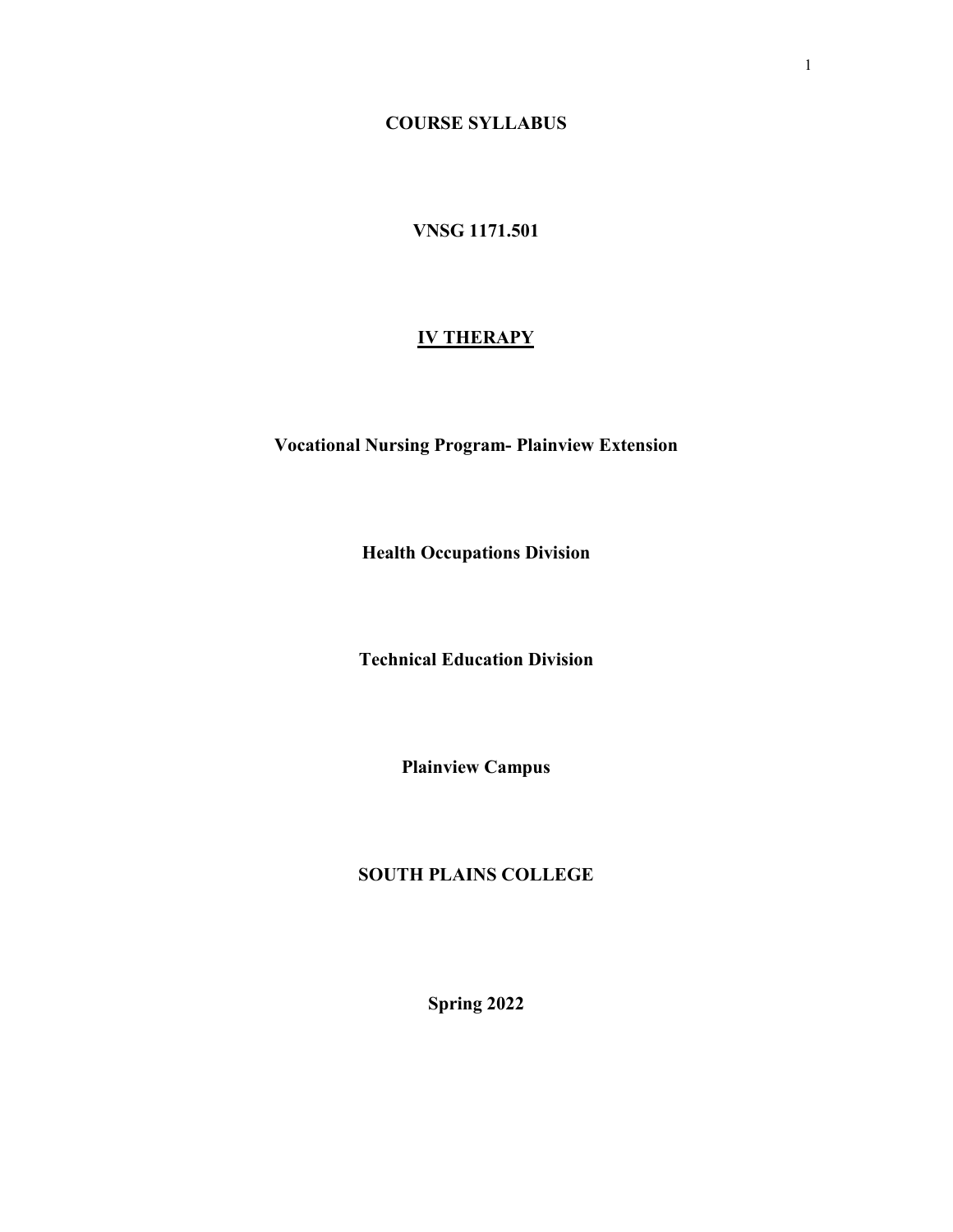### **SOUTH PLAINS COLLEGE – PLAINVIEW SPRING 2022 COURSE SYLLABUS**

**COURSE TITLE:** VNSG 1171.501 (1:1:0) **INSTRUCTOR:** Tina Lopez-Wilsey Instructor in Vocational Nursing **OFFICE LOCATION** SPC - Plainview Center PC104E

**& PHONE / E-MAIL:** 806-716-4408/ [tlopez-wilsey@southplainsollege.edu](mailto:tlopez-wilsey@southplainsollege.edu) **OFFICE HOURS:** M-T 0800 - 1200

W-TR-F By Appointment

### *SOUTH PLAINS COLLEGE IMPROVES EACH STUDENT'S LIFE*

*\*\*\*\*\*\*\*\*\*\*\*\*\*\*\*\*\*\*\*\*\*\*\*\*\*\*\*\*\*\*\*\*\*\*\*\*\*\*\*\*\*\*\*\*\*\*\*\*\*\*\*\*\*\*\*\*\*\*\*\*\*\*\*\*\*\*\*\*\*\*\*\*\*\*\*\*\*\*\*\*\*\*\*\*\*\**

### **COURSE DESCRIPTION:**

This course discusses intravenous therapy, including types of intravenous devices and various types of therapy, complications of intravenous therapy and venipuncture techniques.

### **COURSE LEARNING OUTCOMES:**

Determined by local occupational need and business and industry trends. Specific goals/objectives of this course are to help the student understand and utilize measures necessary to promote safety and comfort of the client receiving intravenous therapy.

### **COURSE COMPETENCIES:**

The student must complete this course with a grade of 77% or above based on the following objectives:

- 1. Identify and locate veins used as primary sites for IV infusions.
- 2. State three indications for use of IV infusions.
- 3. Perform a client assessment before initiating an IV infusion.
- 4. Identify types of infusion equipment; advantages and disadvantages of each.
- 5. Identify four methods, which can be used to distend veins for venipuncture.
- 6. State items necessary to assemble prior to initiating an IV.
- 7. Demonstrate knowledge of and application of appropriate aseptic technique.
- 8. Describe steps in the procedure of initiating an IV infusion.
- 9. Perform an assessment of and correctly monitor an IV infusion.
- 10. Identify the purpose and advantages of volume-controlled infusion monitoring devices.
- 11. Identify potential hazards related to IV therapy.
- 12. Develop a basic understanding of the complexity of IV drugs, their actions / interactions and potential effects on body systems.
- 13. Successfully demonstrate correct skill procedure of venipuncture while maintaining sterile technique in the simulated laboratory setting.

### **ACADEMIC INTEGRITY:**

Refer to the Plainview Student Handbook and the SPC Catalog.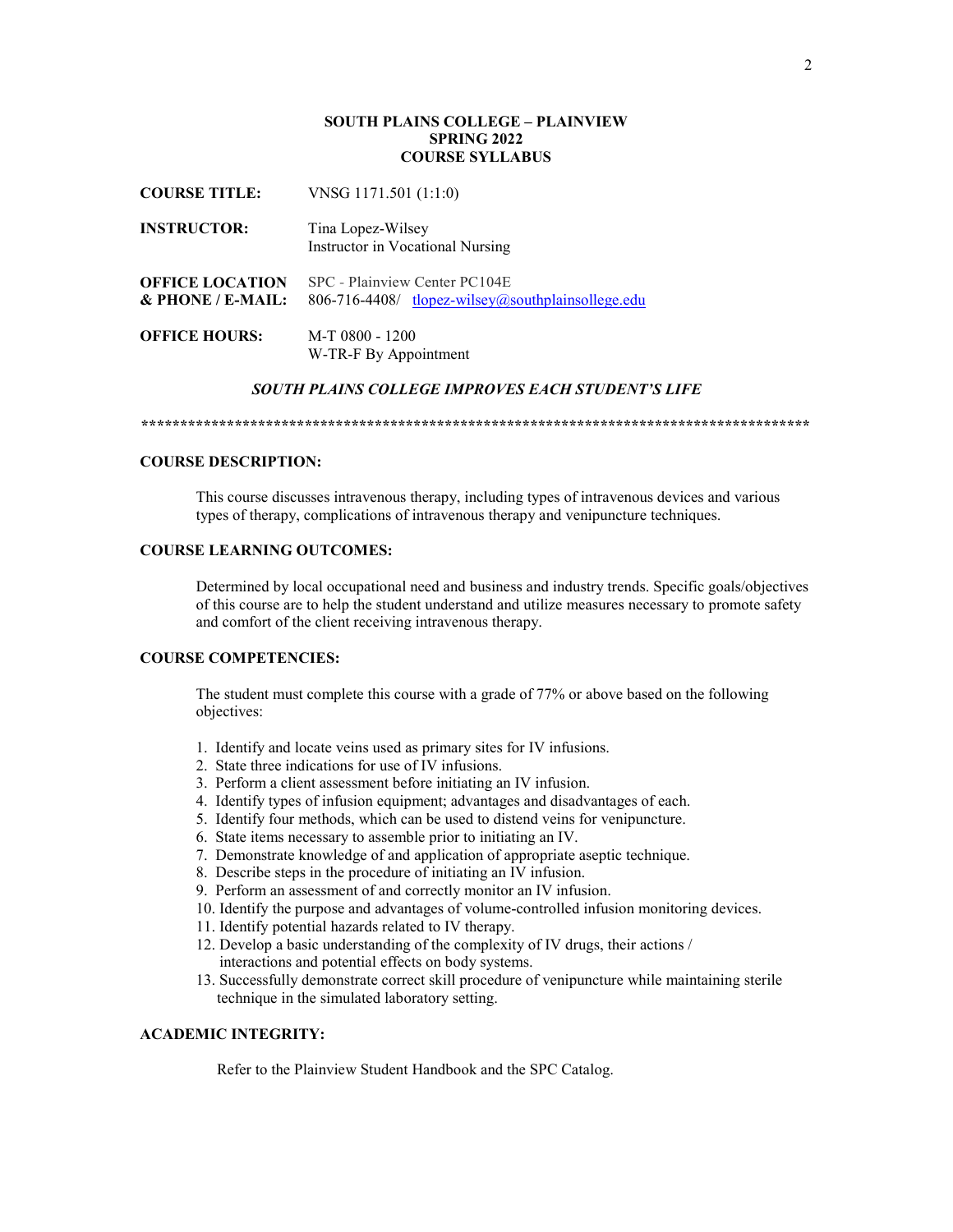#### **SCANS AND FOUNDATIONS:**

$$
C-5, 6, 7, 11, 15, 16, 17, 18, 19, 20.
$$
  
F-1, 2, 3, 4, 5, 6, 8, 9, 10, 11, 12, 13, 17.

### **VERIFICATION OF WORKPLACE COMPETENCIES:**

NCLEX-PN Licensure Exam eligibility following successful completion of the one-year vocational nursing program.

### **TEXTBOOK:**

Burton, M.A., Smith, D.W., & Ludwig, L.J.M. (2019). *Fundamentals of Nursing Care: Concepts, Connections, and Skills* (3rd Ed.). F.A. Davis

Study Guide to accompany textbook

Watkins, C.J. (2018). *Pharmacology Clear and Simple* (3rd Ed.) F.A. Davis

\*All material from Curren & Witt will be placed on Blackboard or provided as handouts

ATI (book or online ebook):

PN Pharmacology For Nursing

- *Pharmacokinetics and Routes of Administration*
- *Safe Medication Administration and Error Reduction*
- *Dosage Calculation*
- *Intravenous Therapy*
- *Adverse effects, Interactions, and Contraindications*
- *Principles of Antimicrobial Therapy*

ATI Support Materials: Online Skill Modules

• *Medication Administration*

ATI Support Materials: Online Tests

- Dosage Calculation and Safe Medication Administration 3.0- Complete
	- o *Dosages By Weight*
	- o *Parenteral IV Medications*
	- o *Pediatric Medications*
	- o *Powdered Medications*
	- o *Safe Dosage*
- Practice Assessments
	- o *Dosage Calculation PN Fundamentals Online Practice Assessment 3.0*
		- o *Dosage Calculation PN Adult Medical Surgical Online Practice Assessment 3.0*
		- o *Dosage Calculation PN Maternal Newborn Online Practice Assessment 3.0*
		- o *Dosage Calculation PN Mental Health Online Practice Assessment 3.0*
		- o *Dosage Calculation* PN Nursing Care of Children Online Practice Assessment 3.0

**ATTENDANCE POLICY:**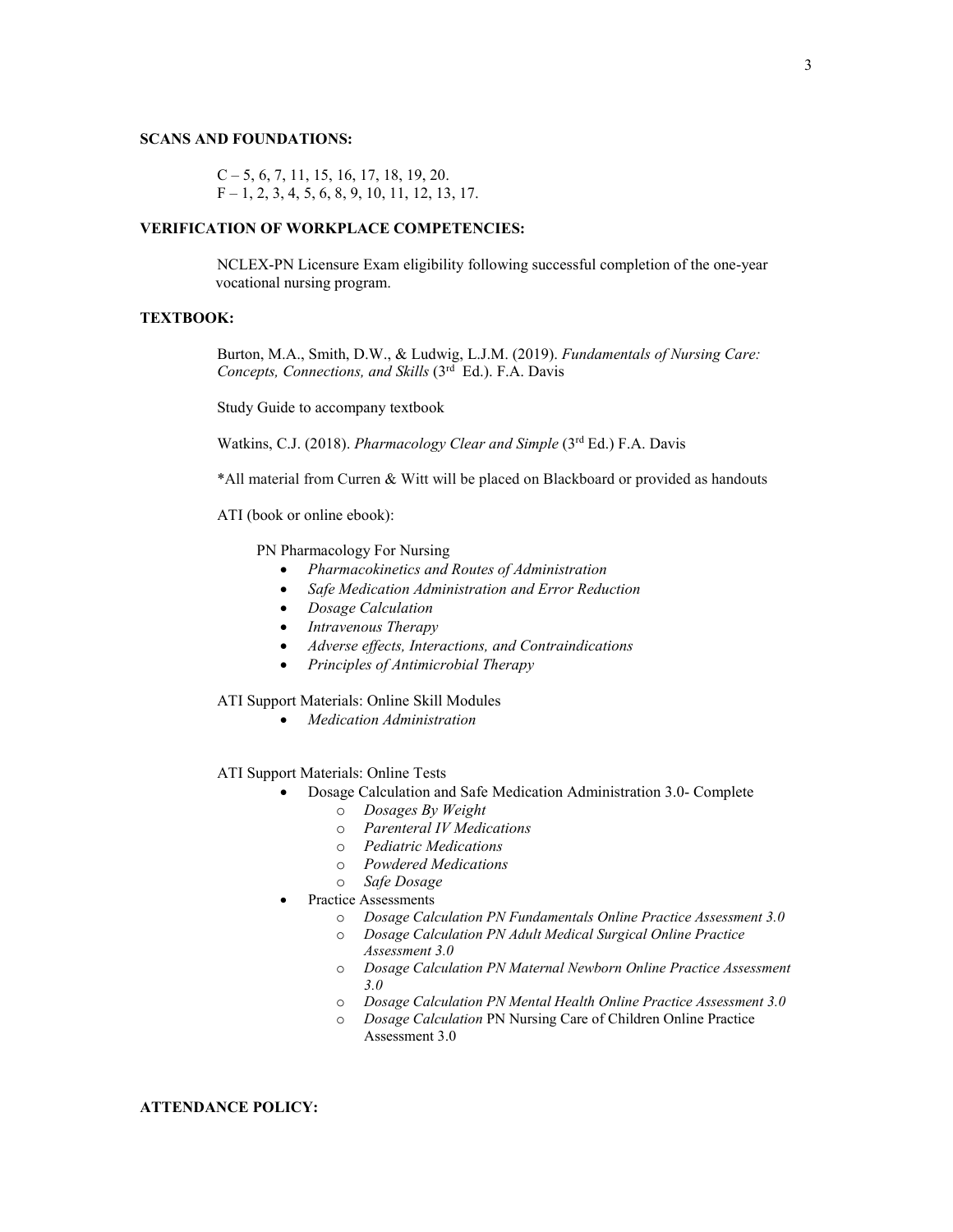- Refer to the SPC Catalog and the Plainview VNP Student Handbook. **This course is a 1 semester hour course with 2 hours allowable absences.**
- Daily attendance will be taken. Three tardies will be equivalent to one absence. A single tardy is 15 minutes or later to class or leaving 15 minutes or more before class ends. A one-hour absence is given for missing more than 15 minutes of a one- hour length of lecture.

### **CELL PHONE POLICY/ EMERGENCY MESSAGES:**

Cells phones must be placed on silent mode. The student should notify his/her family that in case of an emergency during normal class schedule, they should call the Plainview Vocational Nursing Office at (806) 716-4406. Class will not be interrupted unless it is an emergency, so they must identify themselves and say it is an emergency to get immediate action.

### **COURSE REQUIREMENTS:**

- 1. Student is expected to read assigned material and be prepared for class discussion. Audio-visual information is used to assist the student in integration of key components and application of content.
- 2. Student is expected to complete all assigned worksheets, have a passing score with lab practicum (total of three attempts to be allowed), ATI support materials, content exams, and final exam.
- 3. Student is expected to follow all guidelines outlined in the College Catalog and Plainview VNP Student Handbook.
- 4. Student must demonstrate IV initiation by passing the skill competency check-off. The student will have 3 attempts to *"Pass"* this competency. If the competency is not met (if the student does not pass all 3 attempts), the student does not meet the course requirements and the student will not pass the course.
- 5. Student must demonstrate a grade of 93% or higher on the Calculation Exam. The student will have 3 attempts to meet this competency grade. If the competency grade is not met, the student does not meet the course requirements and the student will not pass the course.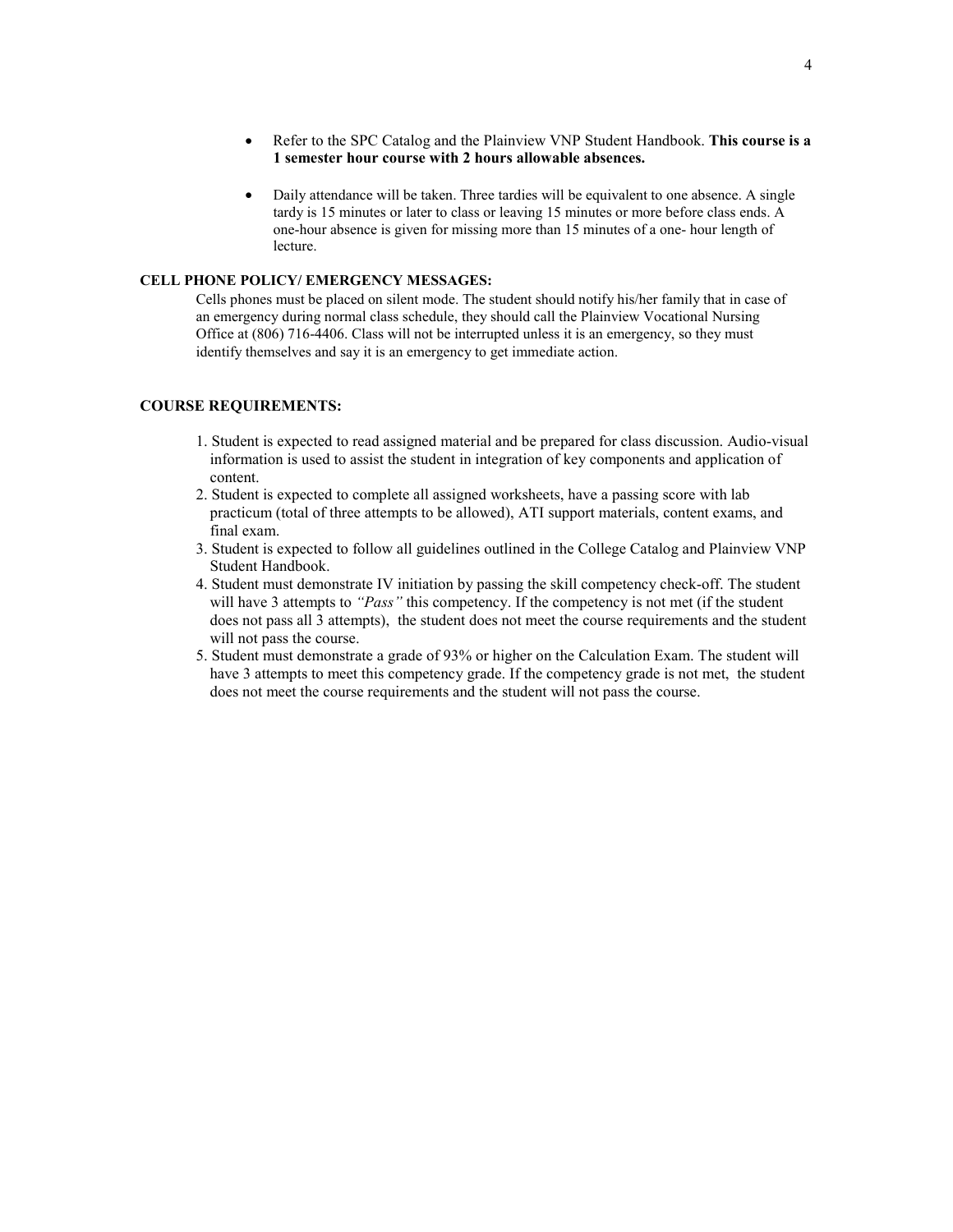### **Documentation Guidelines and APA Formatting (7<sup>th</sup> ed.):**

Information to be reviewed in a class session at the beginning of the semester. Details of presentations, discussions, or handouts to be provided

### **GRADING:**

| Skills Check-off $\ldots, \ldots, \ldots, 30\%$ |  |
|-------------------------------------------------|--|
|                                                 |  |
|                                                 |  |
| Class Participation 5%                          |  |

| A<br>B | $93 - 100$<br>84-92 |                                      |
|--------|---------------------|--------------------------------------|
| C      | $*77-83$            | *77 is the passing score for nursing |
| D      | 70-76               |                                      |
| F      | 69 and below        |                                      |

Final grades will not be rounded up from a remaining decimal. Your grade will reflect the whole number achieved. (Student Handbook)

**The syllabus, including all assignments, lectures, or exams, are subject to change per instructor's discretion. Quizzes and assignments will be included in the "Class Participation" grading schema. The use of index cards for testing will be determined by instructor. All index cards will be checked prior to Exam.** 

### **Due dates for assignments and exams will be listed in the syllabus schedule.**

### **LATE WORK:**

Requests to submit assignments late must be submitted **prior** to the assignments due date and granted only when illness or emergencies occur. Due dates for assignments and activities are listed in the course syllabus**. Students are expected to submit all assignments on or before 11:59 PM on the scheduled due dates.** Assignments submitted after the scheduled due date and time will receive a 10-point deduction per 24 hours and a zero after 72 hours (i.e. 72 hours and 1 minute).

### **EXPECTATIONS FOR COMMUNICATION WITH COURSE FACILITATORS**

Contact your course faculty as soon as possible by the Remind app or Blackboard email for urgent issues such as absences, emergencies, or difficulties with projects or assignments. All non-urgent messages must be sent via Blackboard emails. Faculty will check the course email daily. **All faculty responses (urgent and non-urgent) will be responded to during working hours (8:00 AM- 4:00 PM).** Please check course email and announcements at least once daily for important information and updates.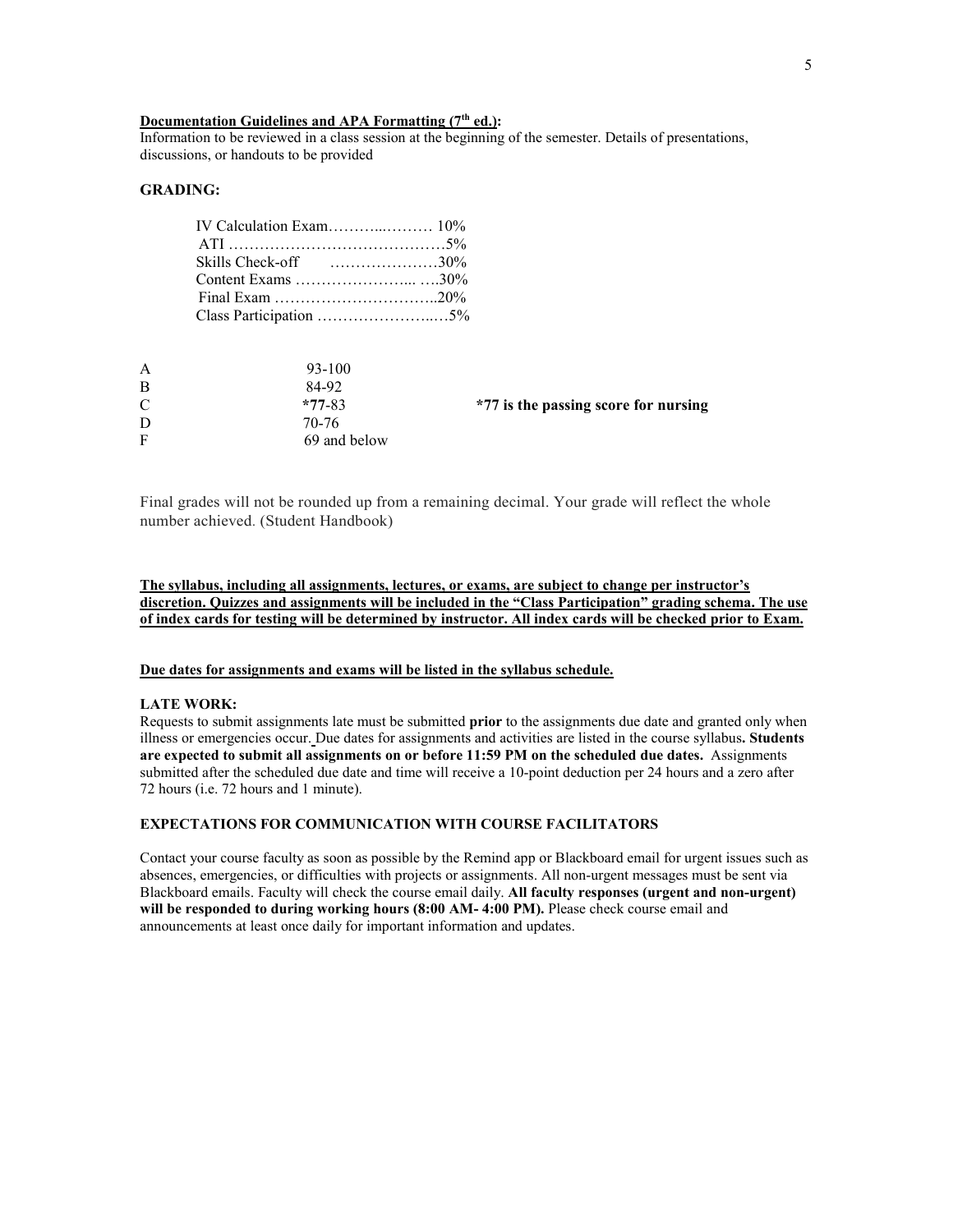### CLASS SCHEDULE

| $1 - 18 - 22$ | <b>ORIENTATION:</b> Course Introduction<br>Syllabus Review, Text References, and ATI Support Materials                                                                                                                                                                                                                                                                                                                                                                                                                           |
|---------------|----------------------------------------------------------------------------------------------------------------------------------------------------------------------------------------------------------------------------------------------------------------------------------------------------------------------------------------------------------------------------------------------------------------------------------------------------------------------------------------------------------------------------------|
| $1 - 24 - 22$ | IV Therapy Basics: Patient Teaching for IV Therapy<br>Ch.12 - Patient Teaching (Burton/Smith/Ludwig)<br>Ch. 38- Safe Administration of IV Drugs (Burton/ Smith/ Ludwig)                                                                                                                                                                                                                                                                                                                                                          |
| $1 - 31 - 22$ | IV Therapy Fluids<br>Ch. 38 – Purposes of IV Therapy, IV Solutions, Table 38.1 (Common IV<br>Solutions) (Burton/Smith/Ludwig)<br>Ch. 17 – Introduction to IV Fluids (Curren/Witt pg. 264)<br>Percentages in IV Fluids (Curren/Witt pg. 265)<br>Parenteral Nutrition (Curren/Witt pg. 266)<br>Skill Modules - Begin General Review of Available Content<br>ATI:                                                                                                                                                                   |
| 2-7-22        | IV Medications and Preparing for IV Therapy (Organization/Thoughts & Actions)<br>Ch. $10 - IV$ Medications & Administration; Advantages and Disadvantages of<br>IV Therapy, Dialysis: Not for Veins; Types of IV Lines (Watkins: pgs. 190-194)<br>Ch. 38 – Medical Record Review, Preparing the Equipment,<br>Identifying Peripheral Venipuncture Sites; Selecting a Vein; Performing Final<br>Preparation of Supplies (Burton/Smith/Ludwig)<br>ATI:<br>Skill Modules - Begin General Review of Available Content                |
| 2-14-22       | Preparing For IV Therapy (cont.), IV Therapy Equipment & Comparing Venipuncture<br>Devices<br><b>SKILL 38.6 Initiating Peripheral</b><br>Ch. 38 – Intravenous Equipment (pg. 863-869), Asepsis and IV, Cleaning the<br>Site, Performing Venipuncture and Cannulation, Determining Proper<br>Cannulation, Securing the IV Site (Burton/Smith/Ludwig)<br>Ch. 10 - Intravenous Set-up (pgs. 201-204 Watkins)<br>Ch. 17 - Introduction to IV Therapy (Curren/Witt pgs. 254 - 264)<br>Skill Modules - Continue General Review<br>ATI: |
| 2-21-22       | <b>Content Exam #1</b>                                                                                                                                                                                                                                                                                                                                                                                                                                                                                                           |
| 2-28-22       | IV Therapy and Documentation<br><b>SKILL 38.6 Initiating Peripheral Venipuncture</b> (cont.)<br>SKILL 38.7 Adding a New Bag of IV Solution to an existing IV line<br><b>SKILL 38.3 Concerting an IV Infusion to a PRN Lock</b><br>Chapt 38- Documenting the Venipuncture, Problem Solving, Discontinuing an<br>Intravenous Infusion (Burton/ Smith/ Ludwig)<br>Asepsis for IV Therapy & Special Population Considerations (Gerians &<br>Pediatrics)                                                                              |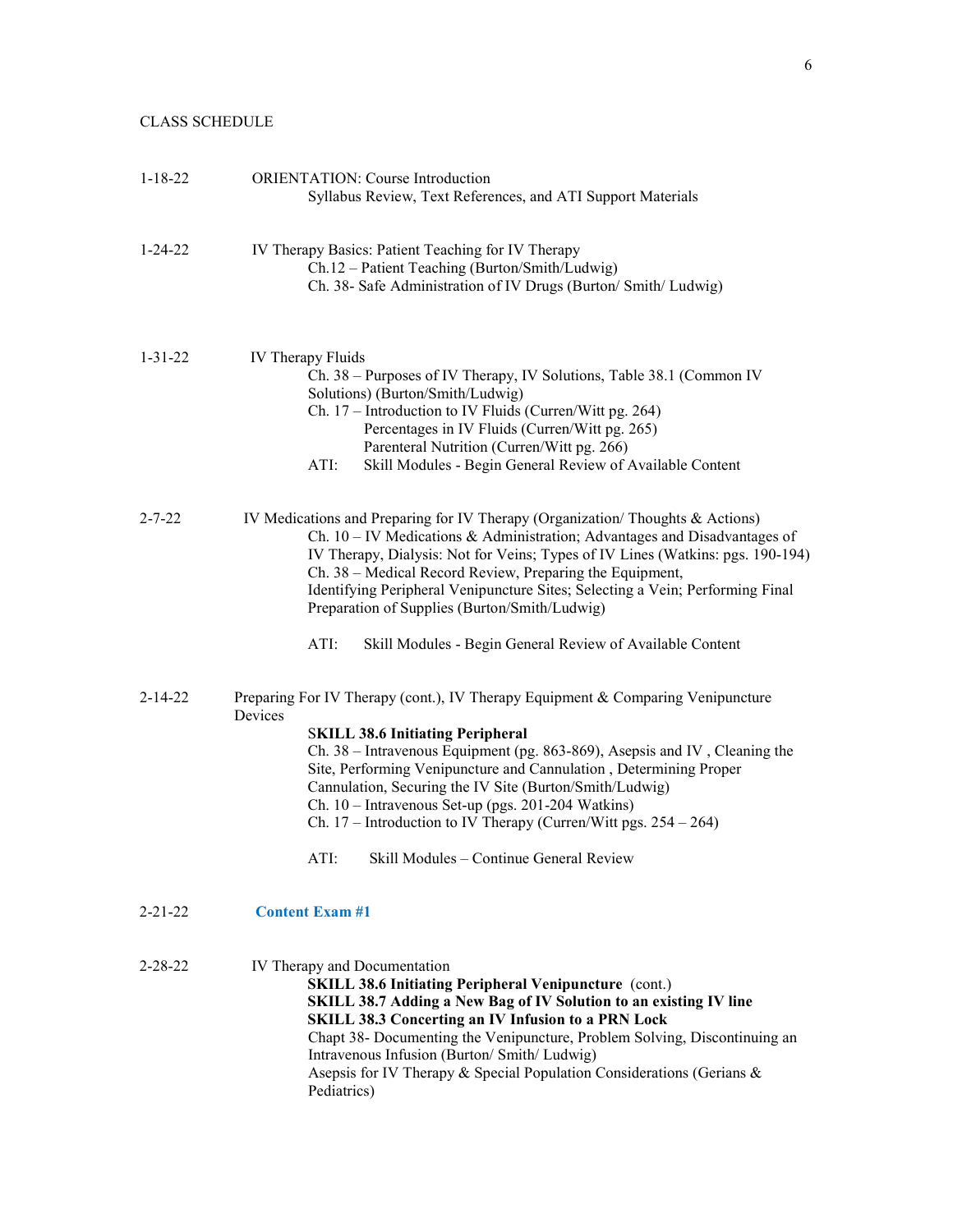### 3-7-22 Complications of IV Therapy; Elder Care Ch. 38 – Complications of Peripheral IV Therapy (Burton/Smith/Ludwig) (pg. 880-885) Ch. 10 – (pg. 205 Watkins) Elder Care Connection: Performing Venipuncture in Elders (Burton/ Smith/ Ludwig pg. 879)

ATI: Skill Modules – Continue General Review

#### 3 -14-22 **\*\*\*\*\*\*SPRING BREAK\*\*\*\*\*\***

### 3-21-22

### Ch. 38 – Calculation of Infusion Rate (pg. 871 Burton/Smith/Ludwig) **Skill Set 38.4 Calculating IV Infusion Rate**

ATI: Skill Modules – Continue General Review

### 3-28-22 **Content Exam # 2**

## 4-4-22 IV Calculations (cont.) IF NEEDED: Ch. 38 – Calculation of Infusion Rate (Burton/Smith/Ludwig) (continued) Skill Set 38.4 Calculating IV Infusion Rate (continued) Ch.  $18 - IV$  Flow Rate Calculation (pgs.  $269 - 286$  Curren/Witt) ATI: Skill Module - Dosage Calculations **Skill 38.5 Adding Medications to a Primary IV Solution** 4-11-22 Blood and Blood Products & Central Venous Access Devices Ch. 38 – Blood & Blood Products (Burton/Smith/Ludwig) Central Venous Access Devices (Burton/ Smith/ Ludwig) **Skill Set 38.9 Preparing, Initiating, & Monitoring the Infusion of Blood &**

### **Blood Products** ATI: Skill Module – Dosage Calculations

IV Calculations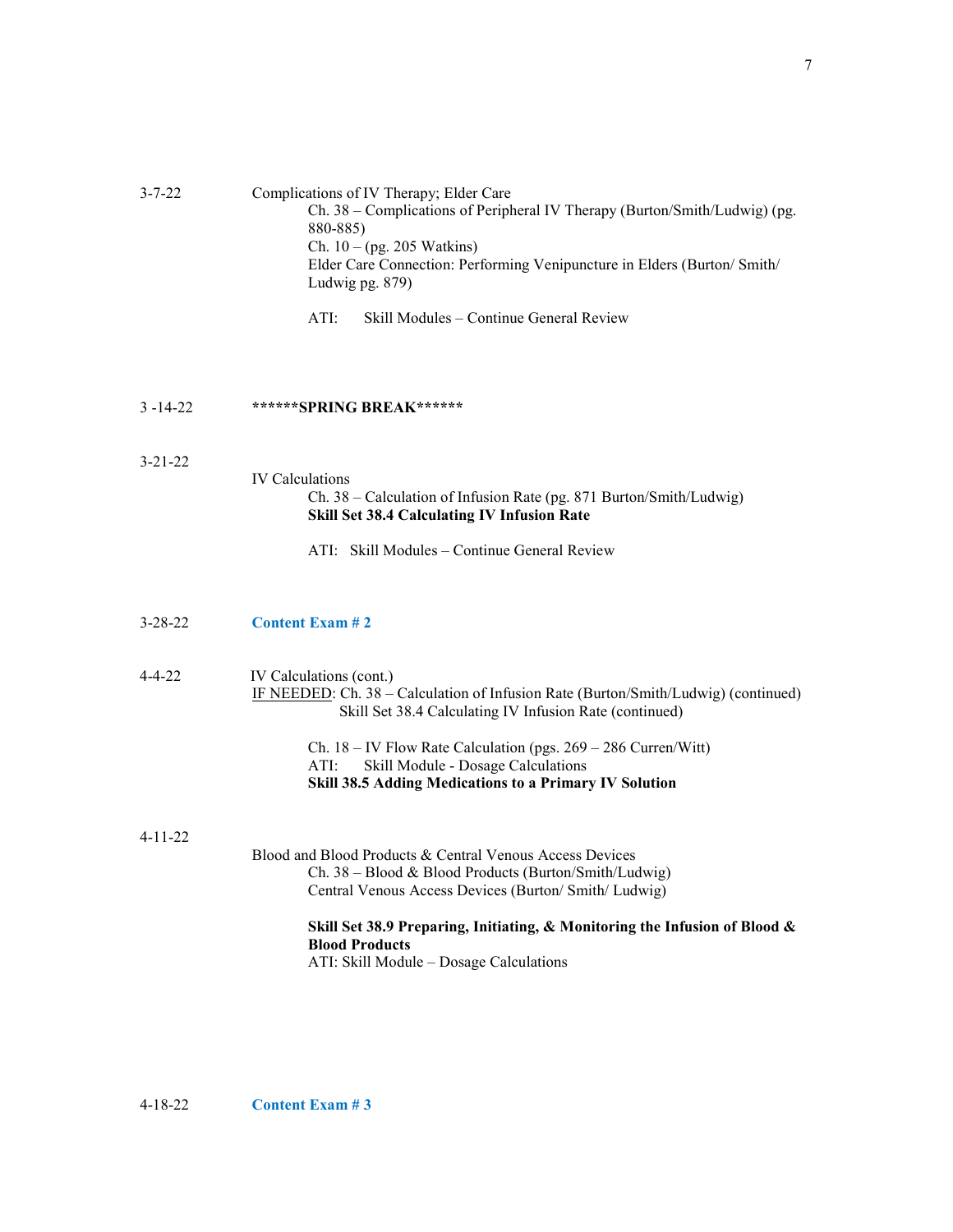Lab Practicum Review Burton/Smith/Ludwig: Ch. 38 – All Skill Sets Review

*CCE Reese: CLINICAL (4-27-22 & 4-28-22) IV Therapy Initiation & IVPB Administration*

- 4-25-22 **IV Calculation Exam** ATI: Skill Modules – Continue General Review
- 5-2-21 Final Exam Review
- 5-4-21 **SKILLS CHECK-OFF: INITIATING PERIPHERAL VENIPUNCTURE** (1300-1600)
- 5-10-21 **FINAL EXAM**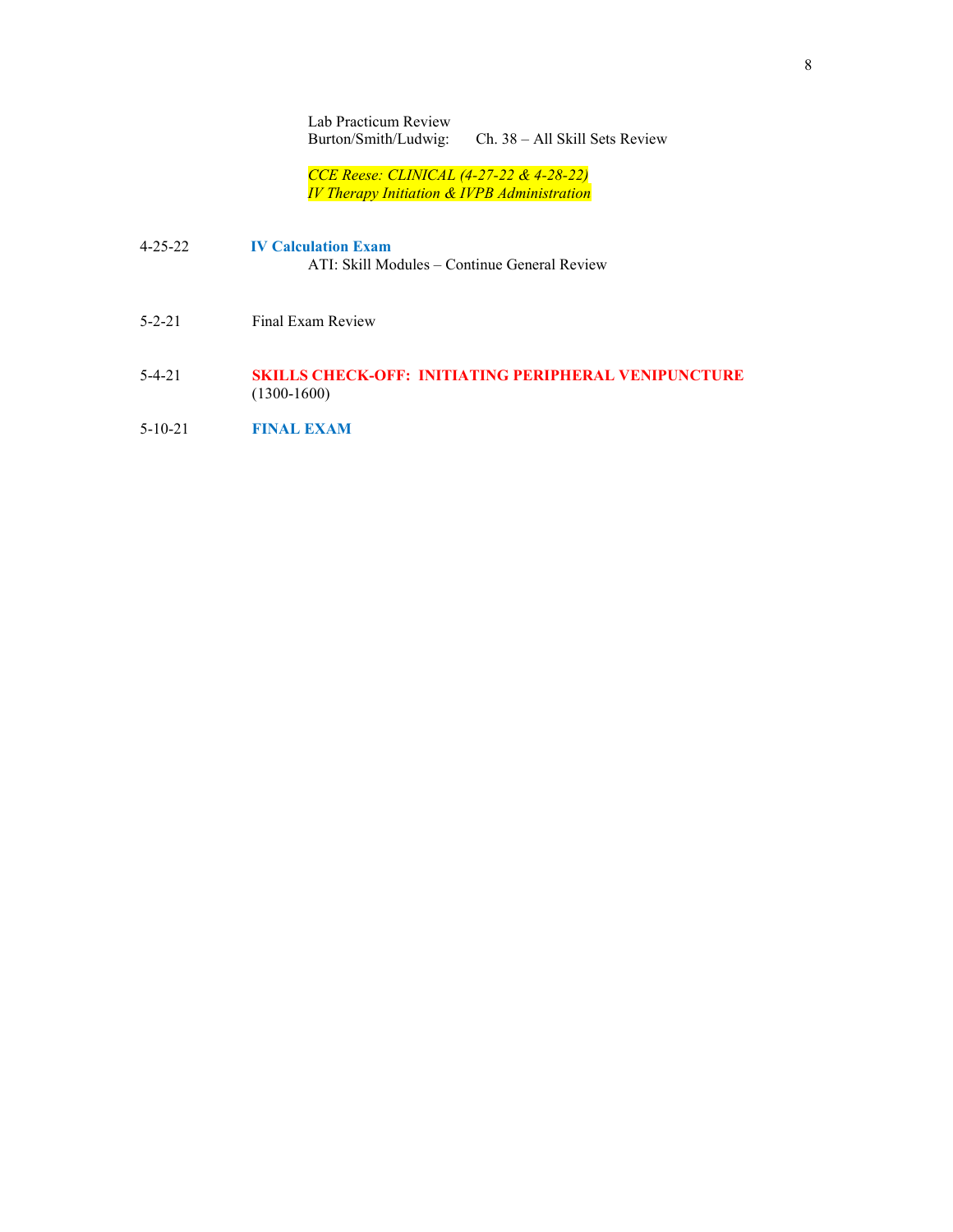### **COURSE OUTLINE:**

- I. Introduction
- II. Special Considerations
- III. Review of Fluids and Electrolytes
- IV. Parenteral Fluids
- V. Intravenous Therapy Equipment
- VI. Techniques for Peripheral Intravenous Therapy
- VII. Complications of Intravenous Therapy
- VIII. Troubleshooting Intravenous Problems
- IX. Calculation of IV Flow Rates
- X. Intravenous Medication Administration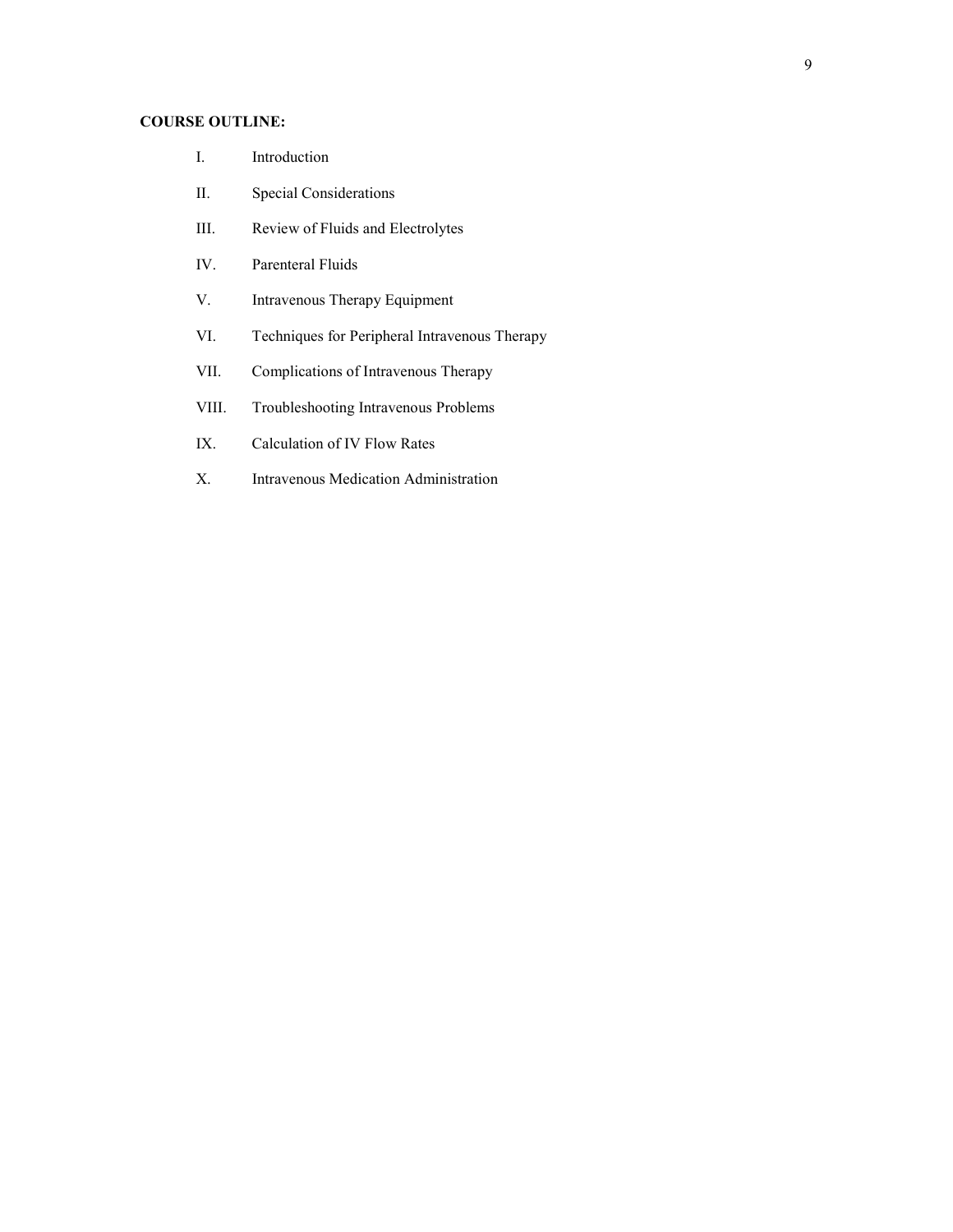### **SCANS COMPETENCIES**

- C-1 *TIME* Selects goals relevant activities, ranks them, allocates time, prepares and follows schedules.
- C-2 *MONEY* Uses or prepares budgets, makes forecasts, keeps records and makes adjustments to meet objectives.
- C-3 *MATERIALS & FACILITIES* Acquires, stores, allocates and uses materials or space efficiently.<br>C-4 *HUMAN RESOURCES* Assess skills and distributes work accordingly, evaluates performances
	- HUMAN RESOURCES Assess skills and distributes work accordingly, evaluates performances and provides feedback.

# *INFORMATION – Acquires and Uses Information*

- Acquires and evaluates information.
- C-6 Organizes and maintains information.
- C-7 Interprets and communicates information.
- C-8 Uses computers to process information.

### *INTERPERSONAL – Works With Others*

- C-9 Participates as members of a team and contributes to group effort.
- C-10 Teaches others new skills.
- C-11 Serves Clients/Customers works to satisfy customer's expectations.
- C-12 Exercise Leadership Communicates ideas to justify position, persuades and convinces others responsibility challenges existing procedures and policies.
- C-13 Negotiates works toward agreements involving exchanges of resources; resolves divergent interests.
- C-14 Works With Diversity Works well with men and women from diverse backgrounds.

### *SYSTEMS – Understands Complex Interrelationships*

- C-15 Understands Systems Knows how social, organizational, and technological systems work and operate effectively with them.
- C-16 Monitors and Corrects Performance Distinguishes trends, predicts impacts in system operations.
- C-17 Improves Designs Systems Suggests modifications to existing systems and develops new or alternative systems to improve performance.

### *TECHNOLOGY – Works With a Variety of Technologies*

- C-18 Selects Technology Chooses procedures, tools, or equipment, including computers and related technologies.
- C-19 Applies Technology to Task Understands overall intent and proper procedures for setup and operation of equipment.
- C-20 Maintains and Troubleshoots Equipment Prevents, identifies, or solves problems with equipment.

### **FOUNDATION SKILLS**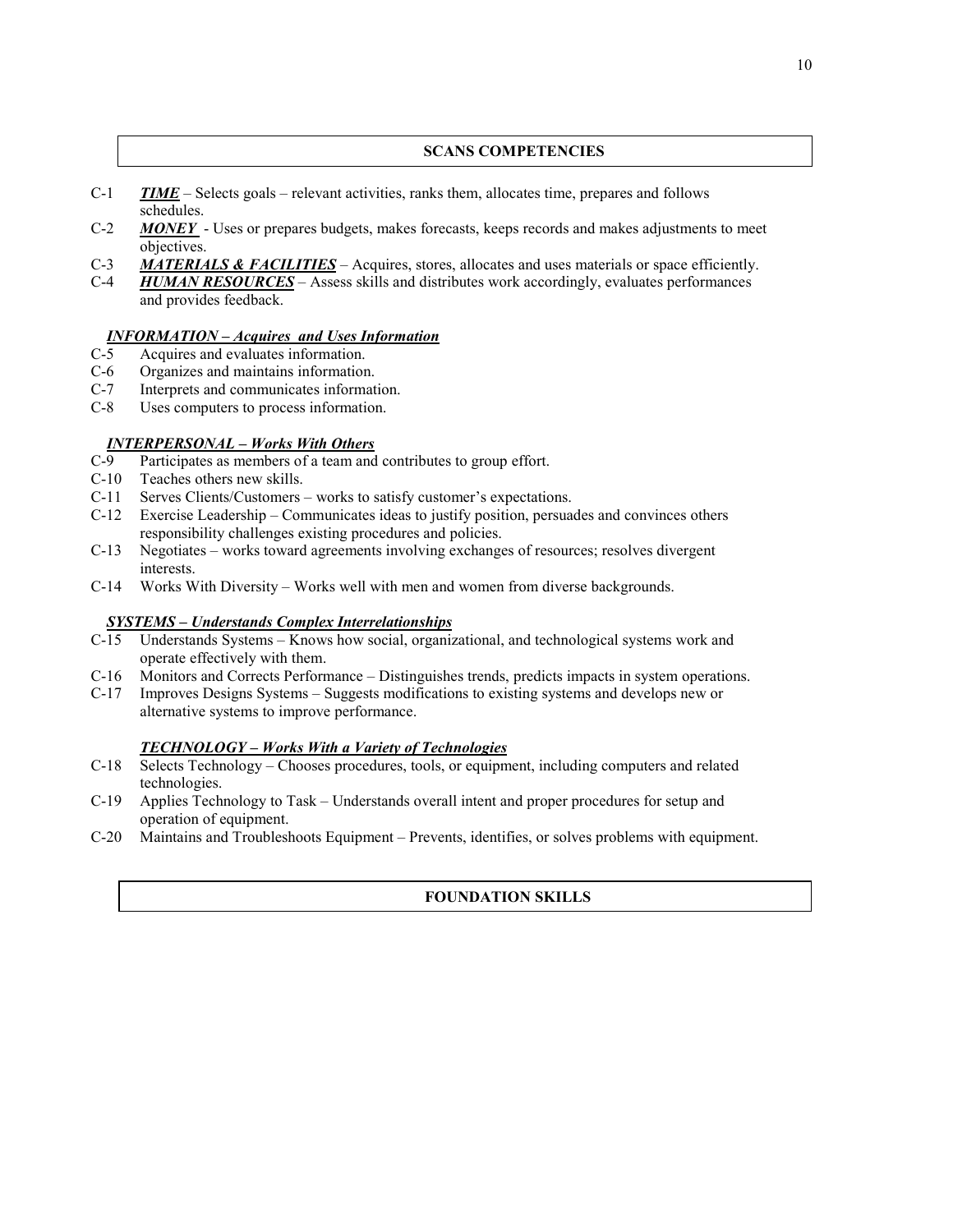### *BASIC SKILLS – Reads, Writes, Performs Arithmetic and Mathematical Operations, Listens and Speaks*

- F-1 Reading Locates, understands and interprets written information in prose and in documents such as manuals, graphs and schedules.
- F-2 Writing Communicates thoughts, ideas, information and messages in writing and creates documents such as letters, directions, manuals, reports, graphs and flow charts.
- F-3 Arithmetic Performs basic computations; uses numerical concepts such as whole numbers, etc.
- F-4 Mathematics Approaches practical problems by choosing appropriately from a variety of mathematical techniques.
- F-6 Speaking Organizes ideas and communicates orally.

### *THINKING SKILLS – Thinks Creatively, Makes Decisions, Solves Problems, Visualizes and Knows How to Learn and Reason*

- F-7 Creative Thinking Generates new ideas.
- F-8 Decision Making Specifies goals and constraints, generates alternatives, considers risks, evaluates and chooses best alternative.
- F-9 Problem Solving Recognizes problems, devises and implements plan of action.
- F-10 Seeing Things in the Mind's Eye Organizes and processes symbols, pictures, graphs, objects and other information.
- F-11 Knowing How to Learn Uses efficient learning techniques to acquire and apply new knowledge and skills.
- F-12 Reasoning Discovers a rule or principle underlying the relationship between two or more objects and applies it when solving a problem.

### *PERSONAL QUALITIES – Displays Responsibility, Self-Esteem, Sociability, Self-Management, Integrity and Honesty*

- F-13 Responsibility Exerts a high level of effort and perseveres toward goal attainment.
- F-14 Self-Esteem Believes in own self-worth and maintains a positive view of self.
- F-15 Sociability Demonstrates understanding, friendliness, adaptability, empathy and politeness in group settings.
- F-16 Self-Management Assesses self accuracy, sets personal goals, monitors progress and exhibits self control.
- F-17 Integrity / Honesty Chooses ethical courses of action.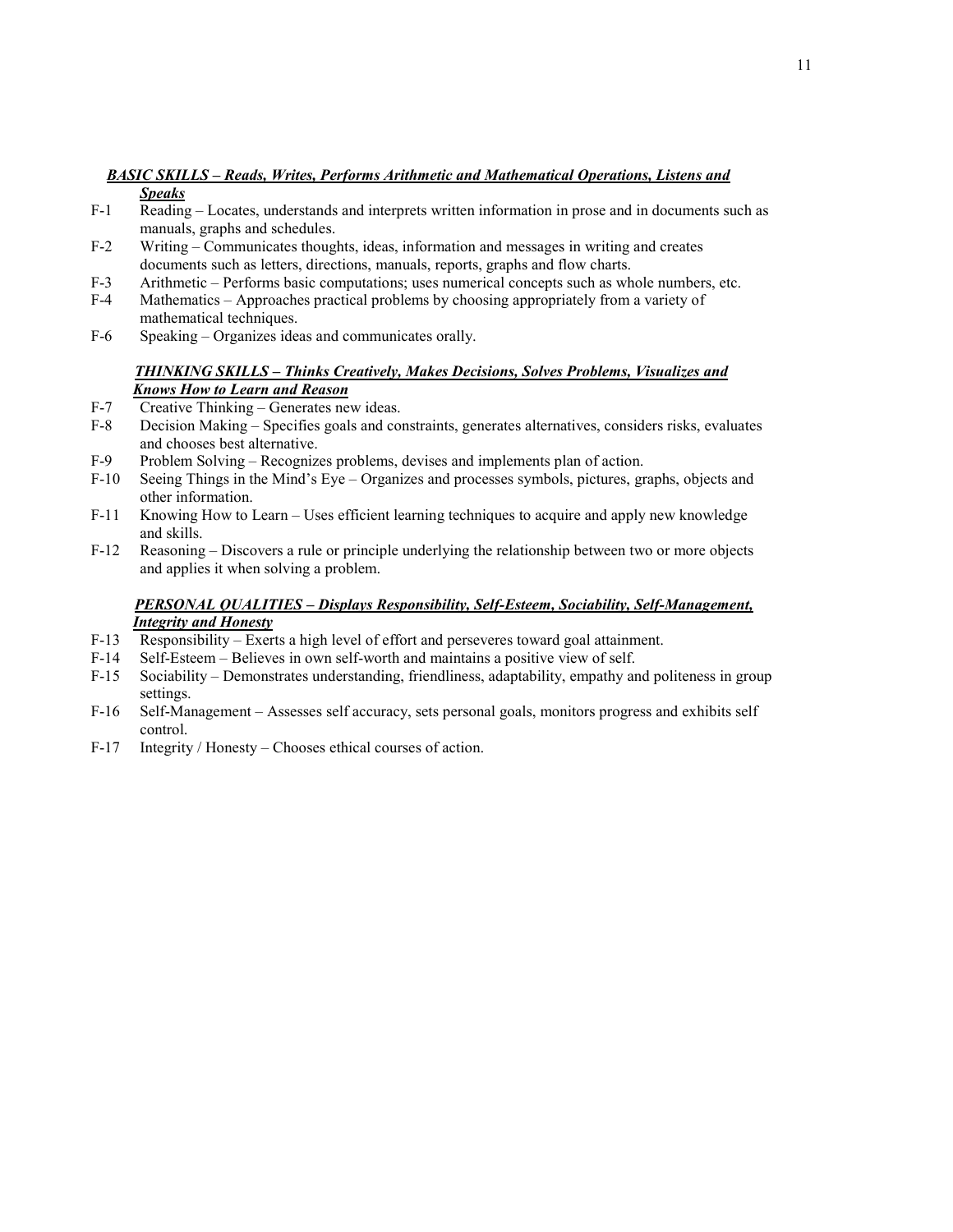| <b>Foundations; (F)</b> |                    | Competencies: (C)                                                                    |                           |
|-------------------------|--------------------|--------------------------------------------------------------------------------------|---------------------------|
| $ECON$ 230:             |                    | 1, 2, 3, 4, 5, 8, 9, 10, 11, 12, 17                                                  | 2, 15                     |
| ENGL                    | 1301<br>1302       | 1, 2, 5, 7, 8, 9, 11, 12, 13, 15, 16, 17<br>1, 2, 5, 7, 8, 9, 11, 12, 13, 15, 16, 17 | 5, 6, 7, 8<br>5, 6, 7     |
| GOVT 2301               |                    | 1, 2, 10, 11, 12, 17                                                                 | 15                        |
| <b>HIST</b>             | 1302               | 1, 2, 5, 10, 11, 12, 17                                                              | 15                        |
| <b>MATH 1314</b>        |                    | 3, 4, 9, 10, 11, 12                                                                  |                           |
| <b>PSYC</b>             | 2301               | 1, 2, 10, 11, 12, 15, 16, 17                                                         | 4, 14                     |
| <b>READ</b>             | 1314<br>13, 14, 15 | 1, 2, 5, 7, 8, 9, 10, 11, 12, 15, 17                                                 | 1, 5, 6, 7, 8, 9, 10, 12, |
| <b>SPCH</b>             | 1321               | 2, 4, 5, 6, 7, 8, 9, 10, 13, 14                                                      | 1, 5, 6, 7, 14            |
| <b>SOC</b>              | 1301               | 1, 2, 5, 8, 9, 10, 11, 12, 15, 16, 17                                                | 4, 14                     |
| <b>PHYS</b>             | 1315               | 1,2,4,10,11,12                                                                       |                           |

### **SCANS FOUNDATION AND COMPETENCY SKILLS (by course)**

| <b>Example for PSYC: Scans:</b> | <b>Foundation Skills:</b> | 1, 2, 10, 11 |
|---------------------------------|---------------------------|--------------|
|                                 | Competencies:             | 4.13         |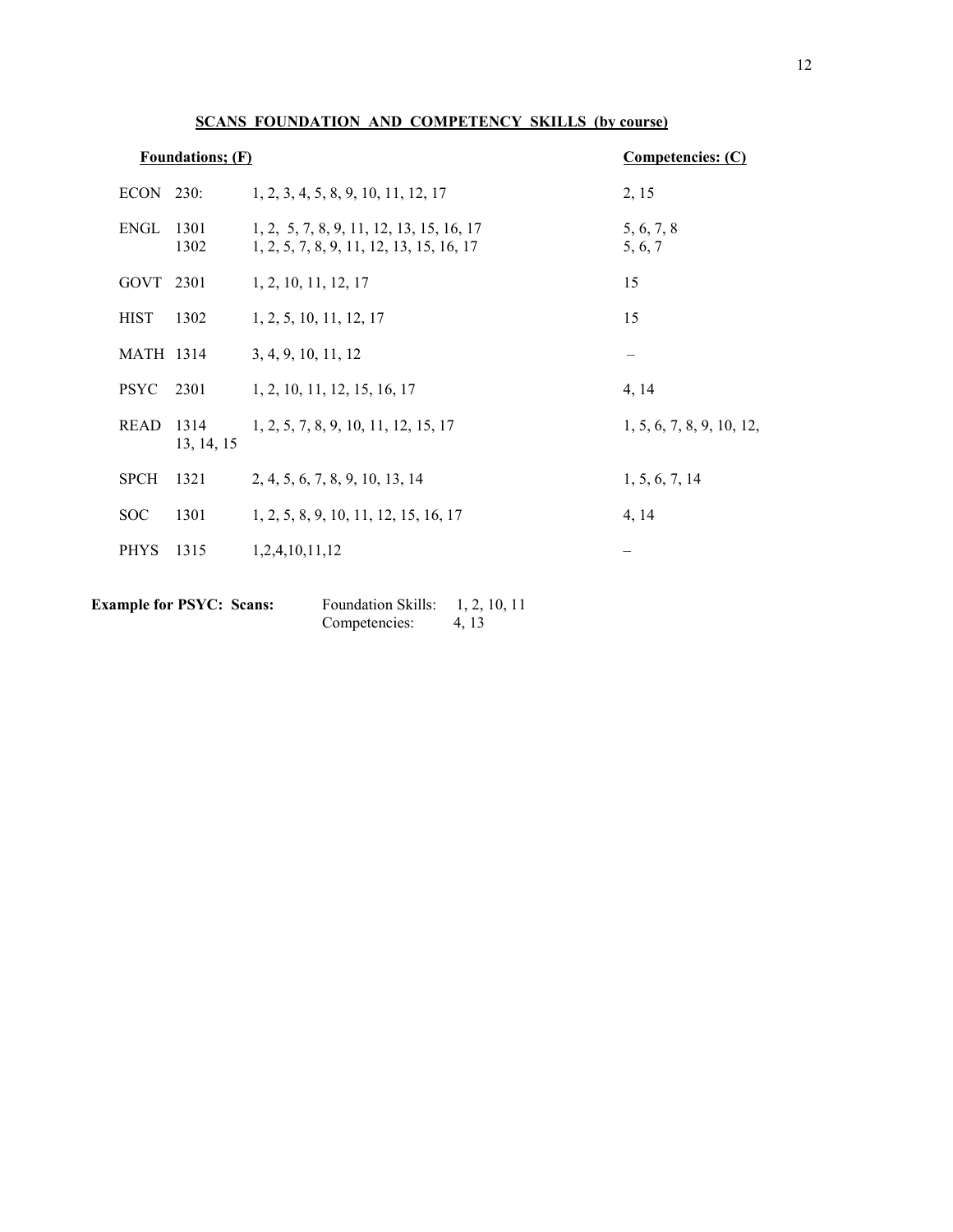### **4.11 Syllabus Statements:**

### **4.1.1.1. Diversity Statement**

In this class, the teacher will establish and support an environment that values and nurtures individual and group differences and encourages engagement and interaction. Understanding and respecting multiple experiences and perspectives will serve to challenge and stimulate all of us to learn about others, about the larger world and about ourselves. By promoting diversity and intellectual exchange, we will not only mirror society as it is, but also model society as it should and can be.

### **4.1.1.2. Disabilities Statement**

Students with disabilities, including but not limited to physical, psychiatric, or learning disabilities, who wish to request accommodations in this class should notify the Disability Services Office early in the semester so that the appropriate arrangements may be made. In accordance with federal law, a student requesting accommodations must provide acceptable documentation of his/her disability to the Disability Services Office. For more information, call or visit the Disability Services Office at Levelland (Student Health & Wellness Office) 806-716-2577, Reese Center (Building 8) 806-716-4675, or Plainview Center (Main Office) 806-716-4302 or 806-296-9611.

### **4.1.1.3 Non-Discrimination Statement**

South Plains College does not discriminate on the basis of race, color, national origin, sex, disability or age in its programs and activities. The following person has been designated to handle inquiries regarding the non-discrimination policies: Vice President for Student Affairs, South Plains College, 1401 College Avenue, Box 5, Levelland, TX 79336. Phone number 806-716-2360.

#### **4.1.1.4 Title IX Pregnancy Accommodations Statement**

If you are pregnant, or have given birth within six months, Under Title IX you have a right to reasonable accommodations to help continue your education. To [activate](http://www.southplainscollege.edu/employees/manualshandbooks/facultyhandbook/sec4.php) accommodations you must submit a Title IX pregnancy accommodations request, along with specific medical documentation, to the Director of Health and Wellness. Once approved, notification will be sent to the student and instructors. It is the student's responsibility to work with the instructor to arrange accommodations. Contact the Director of Health and Wellness at 806-716-2362 or [email](http://www.southplainscollege.edu/employees/manualshandbooks/facultyhandbook/sec4.php) [cgilster@southplainscollege.edu](mailto:cgilster@southplainscollege.edu) for assistance.

#### **4.1.1.5- Campus Concealed Carry Statement** (Rev. 7/28/2021)

Texas Government Code 411.2031 et al. authorizes the carrying of a concealed handgun in South Plains College buildings by individuals and in accordance with Texas Government Code 411.209 (a). All holders of a valid Texas License to Carry may carry on their person a handgun that is concealed in accordance with Texas Penal Code 46.03 (a-2).

Qualified law enforcement officers or those who are otherwise authorized to carry a concealed handgun in the State of Texas are also permitted to do so. Pursuant to Penal Code (PC) 46.035 and South Plains College policy. Individuals may not carry a concealed handgun in restricted locations.

For a list of locations and Frequently Asked Questions, please refer to the Campus Carry page at: <http://www.southplainscollege.edu/campuscarry.php>

Report violations to the College Police Department at 806-716-2396 or 9-1-1.

### **FACE COVERING COURSE SYLLABUS STATEMENT:**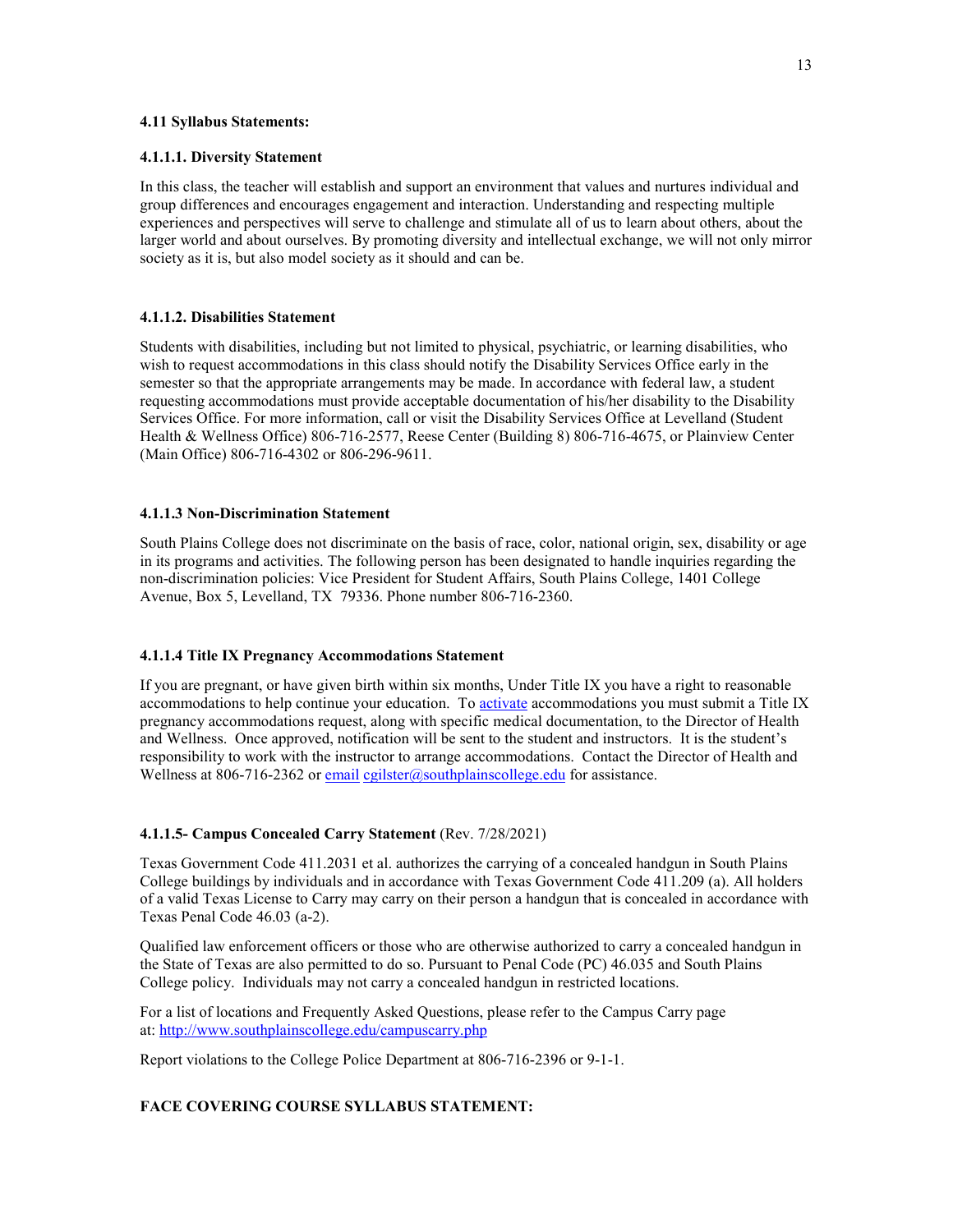In compliance with GA-38, SPC will not require any person to wear a face covering. However, we support anyone who chooses to wear a face covering to maintain safety as greater numbers of students, employees, and visitors come to our different campuses. This policy is subject to change. If you are experiencing any of the following symptoms, please do not attend class and either seek medical attention or get tested for COVID-19. • Cough, shortness of breath, difficulty breathing • Fever or chills • Muscles or body aches • Vomiting or diarrhea • New loss of taste and smell Please also notify DeEtte Edens, BSN, RN, Associate Director of Health & Wellness, at dedens@southplainscollege.edu or 806-716-2376.

Consistent with the latest CDC recommendations, we have revised our guidance for students, faculty, and staff who have a known exposure or have tested positive. Anyone with a known exposure should wear a mask for 10 days and should seek a COVID-19 test on day five after exposure. If you test positive or develop symptoms, you should immediately self-isolate and seek a COVID-19 test. Please immediately notify your instructor, supervisor, and DeEtte Edens, Associate Director of Health and Wellness, any time you test positive for COVID-19. Anyone who tests positive is required to self-isolate for five days. Following the five-day isolation period, if you are asymptomatic or your symptoms are resolving, you may return to work or class but should wear a mask for five additional days. If you are still symptomatic, please contact DeEtte Edens at [dedens@southplainscollege.edu](mailto:dedens@southplainscollege.edu) or 806-716-2376 prior to your return date.

**Student is responsible in following all clinical affiliate facility policies and procedures.**